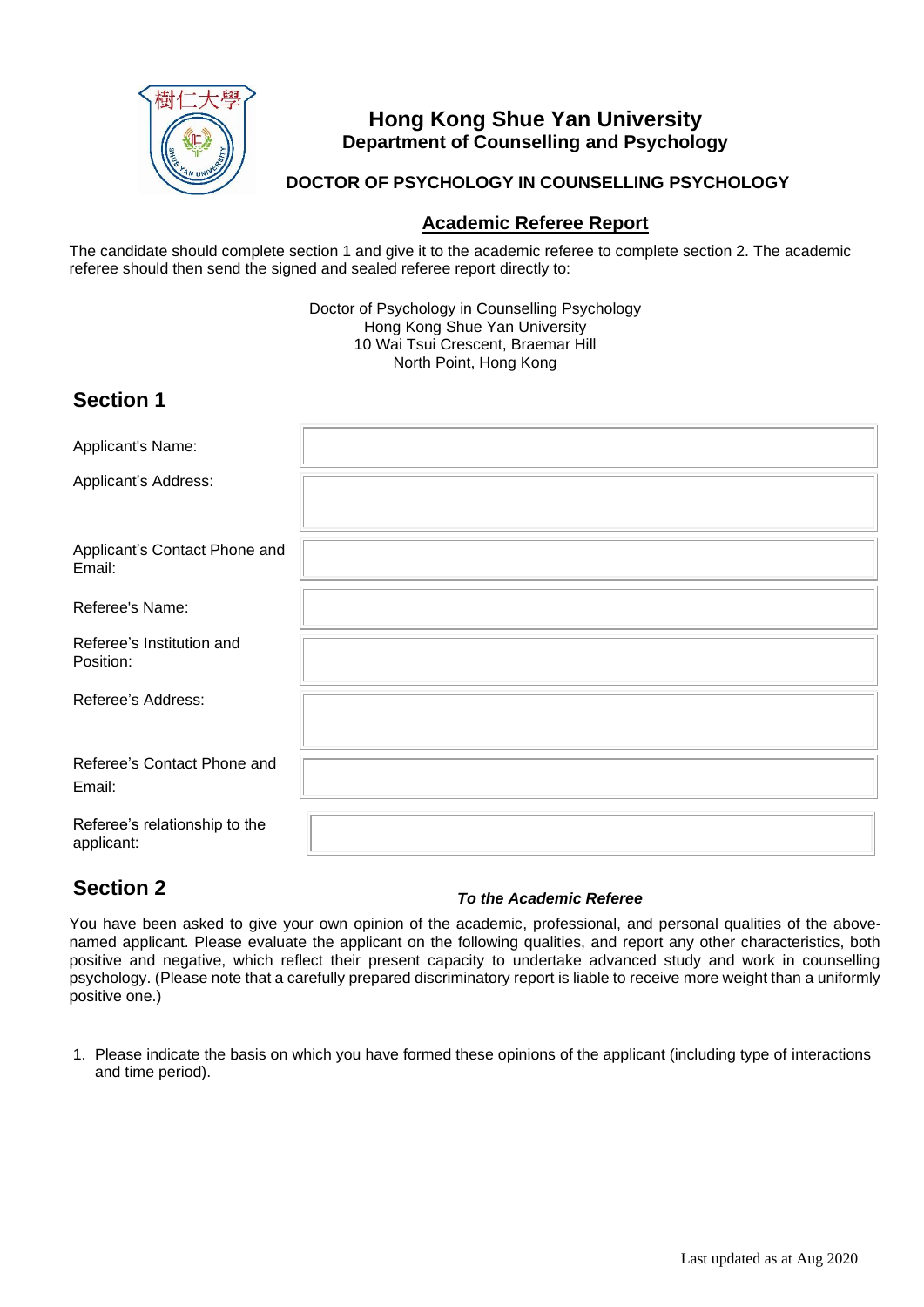2. Please rate the following statements about the above-named applicant. If you do not know enough about their capacity in a particular area, please circle NK. There is an opportunity to qualify any answers below.

|                                                                           | Excellent | Above<br>Average | Average | <b>Below</b><br>Average | Poor | <b>Not</b><br>Known |
|---------------------------------------------------------------------------|-----------|------------------|---------|-------------------------|------|---------------------|
| Showed complexity of thoughts and ideas                                   | 5         | 4                | 3       | 2                       |      | <b>NK</b>           |
| Showed ability to express complex ideas in clear,<br>written English      | 5         | 4                | 3       | $\overline{2}$          |      | <b>NK</b>           |
| Demonstrated fluency and clarity of spoken English                        | 5         | 4                | 3       | 2                       | 1    | <b>NK</b>           |
| Demonstrated intellectual curiosity                                       | 5         | 4                | 3       | $\overline{2}$          | 1    | <b>NK</b>           |
| Showed ability to take personal responsibility for<br>good quality work   | 5         | $\overline{4}$   | 3       | $\overline{2}$          |      | <b>NK</b>           |
| Demonstrated commitment to good counselling<br>practice                   | 5         | 4                | 3       | $\overline{2}$          |      | <b>NK</b>           |
| Demonstrated emotional maturity                                           | 5         | 4                | 3       | 2                       | 1    | NK.                 |
| Showed resilience in stressful situations                                 | 5         | 4                | 3       | $\overline{2}$          | 1    | <b>NK</b>           |
| Showed openness to receive feedback from others                           | 5         | 4                | 3       | $\overline{2}$          | 1    | <b>NK</b>           |
| Showed ability to take feedback and criticism                             | 5         | 4                | 3       | $\overline{2}$          | 1    | <b>NK</b>           |
| Demonstrated self-awareness                                               | 5         | 4                | 3       | $\overline{2}$          | 1    | <b>NK</b>           |
| Show genuine empathy towards others                                       | 5         | 4                | 3       | $\overline{2}$          | 1    | <b>NK</b>           |
| Demonstrated ability to perform critical analysis of<br>professional work | 5         | 4                | 3       | $\overline{2}$          |      | <b>NK</b>           |
| Demonstrated initiative and self-directed behaviours                      | 5         | 4                | 3       | $\overline{2}$          | 1    | <b>NK</b>           |
| Show ability to work harmoniously in a team                               | 5         | 4                | 3       | $\overline{2}$          | 1    | NK.                 |
| Showed sensitivity to ethical practices                                   | 5         | 4                | 3       | $\overline{2}$          | 1    | <b>NK</b>           |

3. Please comment on the applicant's suitability for undertaking a doctoral study in counselling psychology. (This might include an expansion of the answers above and other strengths and weaknesses.)

4. Please make any further comments as appropriate. (Please attach additional sheets if necessary)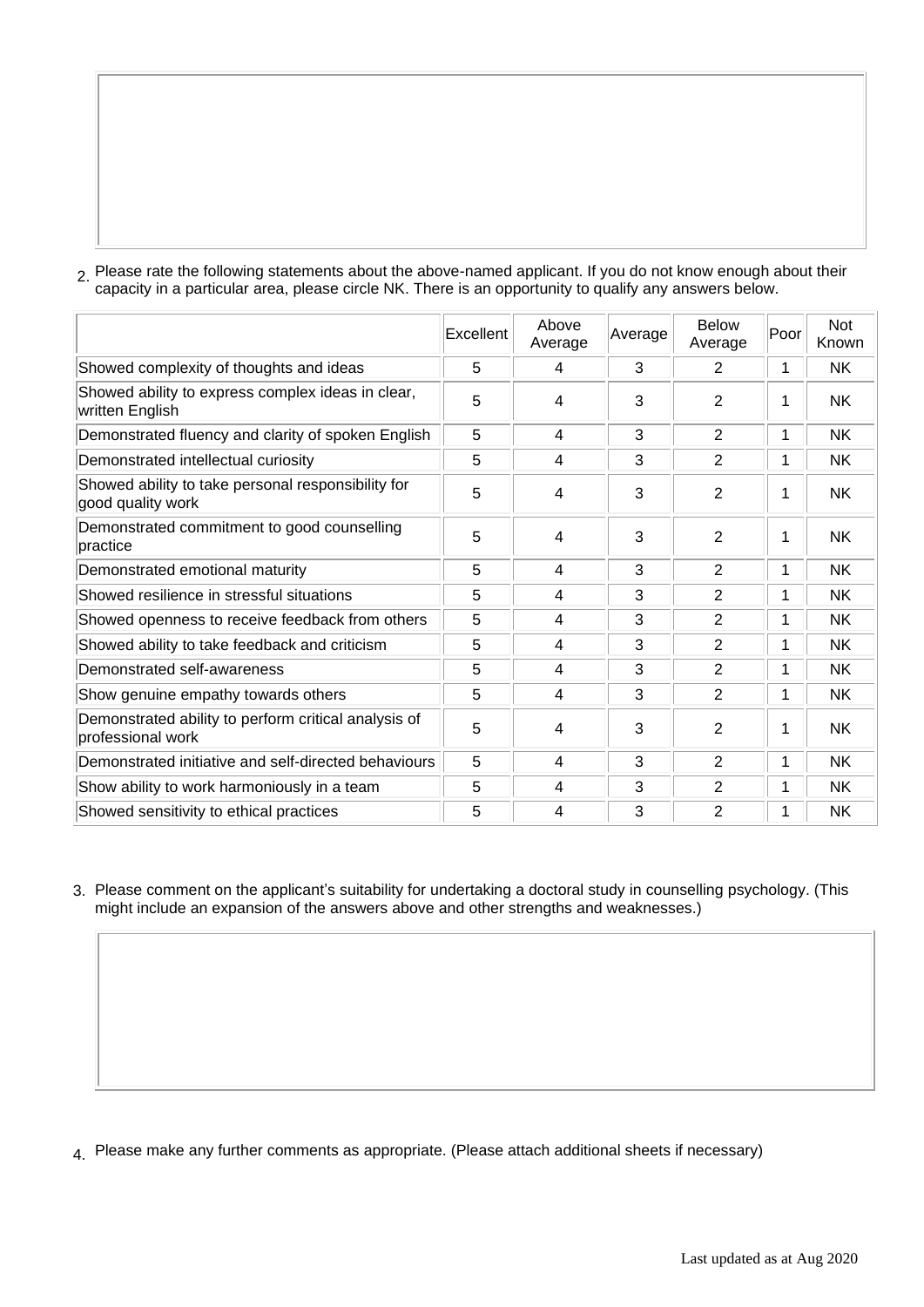Signature: \_\_\_\_\_\_\_\_\_\_\_\_\_\_\_\_\_\_\_\_\_\_\_\_\_\_\_\_\_\_\_\_\_\_\_\_\_ Date: \_\_\_\_\_\_\_\_\_\_\_\_\_\_\_\_\_\_\_\_\_\_\_\_\_\_\_\_\_



# **Hong Kong Shue Yan University**

**Department of Counselling and Psychology DOCTOR OF PSYCHOLOGY IN COUNSELLING PSYCHOLOGY**

### **Professional Referee Report**

The candidate should complete section 1 and give it to the professional referee to complete section 2. The professional referee should then send the signed and sealed referee report directly to:

> Doctor of Psychology in Counselling Psychology Hong Kong Shue Yan University 10 Wai Tsui Crescent, Braemar Hill North Point, Hong Kong

# **Section 1**

| Applicant's Name:                           |  |
|---------------------------------------------|--|
| Applicant's Address:                        |  |
| Applicant's Contact Phone and<br>Email:     |  |
| Referee's Name:                             |  |
| Referee's Institution and<br>Position:      |  |
| Referee's Address:                          |  |
| Referee's Contact Phone and<br>Email:       |  |
| Referee's relationship to the<br>applicant: |  |

# **Section 2**

*To the Professional Referee*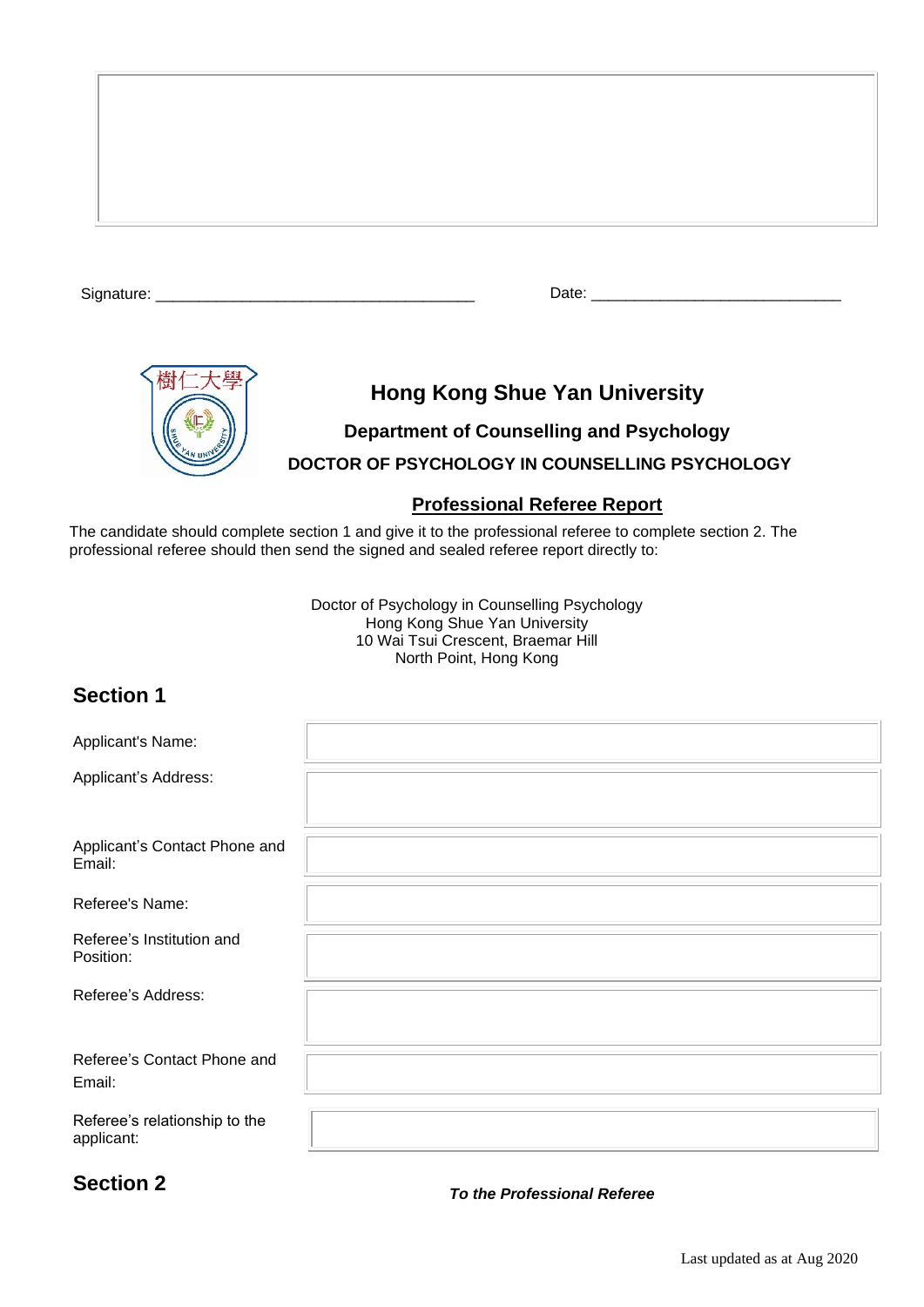You have been asked to give your own opinion of the professional and personal qualities of the above-named applicant. Please evaluate the applicant on the following qualities, and report any other characteristics, both positive and negative, which reflect their present capacity to undertake advanced study and work in counselling psychology. (Please note that a carefully prepared discriminatory report is liable to receive more weight than a uniformly positive one.)

1. Please indicate the basis on which you have formed these opinions of the applicant (including type of interactions and time period).

 $2$ . Please rate the following statements about the above-named applicant. If you do not know enough about their capacity in a particular area, please circle NK. There is an opportunity to qualify any answers below.

|                                                                           | Excellent | Above<br>Average | Average | <b>Below</b><br>Average | Poor | <b>Not</b><br>Known |
|---------------------------------------------------------------------------|-----------|------------------|---------|-------------------------|------|---------------------|
| Showed complexity of thoughts and ideas                                   | 5         | 4                | 3       | 2                       | 1    | <b>NK</b>           |
| Showed ability to express complex ideas in clear,<br>written English      | 5         | 4                | 3       | $\overline{2}$          | 1    | <b>NK</b>           |
| Demonstrated fluency and clarity of spoken English                        | 5         | 4                | 3       | $\overline{2}$          | 1    | <b>NK</b>           |
| Demonstrated intellectual curiosity                                       | 5         | 4                | 3       | $\overline{2}$          | 1    | <b>NK</b>           |
| Showed ability to take personal responsibility for<br>good quality work   | 5         | 4                | 3       | $\overline{2}$          | 1    | <b>NK</b>           |
| Demonstrated commitment to good counselling<br>practice                   | 5         | 4                | 3       | $\overline{2}$          | 1    | <b>NK</b>           |
| Demonstrated emotional maturity                                           | 5         | 4                | 3       | 2                       | 1    | <b>NK</b>           |
| Showed resilience in stressful situations                                 | 5         | 4                | 3       | $\overline{2}$          | 1    | <b>NK</b>           |
| Showed openness to receive feedback from others                           | 5         | 4                | 3       | $\overline{2}$          | 1    | <b>NK</b>           |
| Showed ability to take feedback and criticism                             | 5         | 4                | 3       | 2                       | 1    | <b>NK</b>           |
| Demonstrated self-awareness                                               | 5         | 4                | 3       | $\overline{2}$          | 1    | <b>NK</b>           |
| Show genuine empathy towards others                                       | 5         | 4                | 3       | $\overline{2}$          | 1    | <b>NK</b>           |
| Demonstrated ability to perform critical analysis of<br>professional work | 5         | 4                | 3       | $\overline{2}$          | 1    | <b>NK</b>           |
| Demonstrated initiative and self-directed behaviours                      | 5         | 4                | 3       | $\overline{2}$          | 1    | <b>NK</b>           |
| Show ability to work harmoniously in a team                               | 5         | 4                | 3       | 2                       | 1    | <b>NK</b>           |
| Showed sensitivity to ethical practices                                   | 5         | 4                | 3       | 2                       | 1    | <b>NK</b>           |

3. Please comment on the applicant's suitability for undertaking a doctoral study in counselling psychology. (This might include an expansion of the answers above and other strengths and weaknesses.)